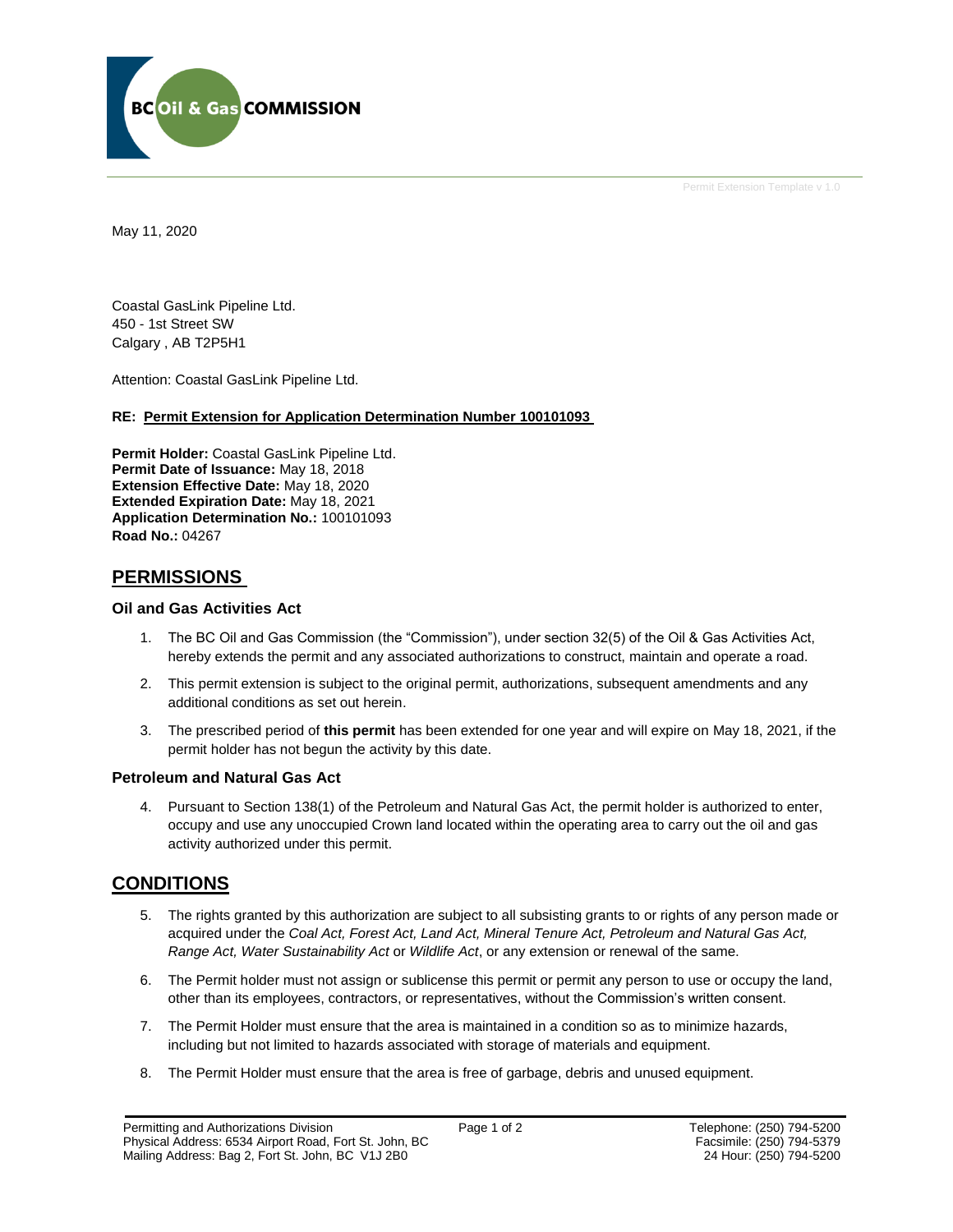**ADVISORY GUIDANCE**

- 1. Appropriate *Land Act* tenure will be issued upon acceptance of the post-construction plan. Submission of the original application and submission of the post-construction plan is considered application for all subsequent *Land Act* tenures; no further applications for replacement tenure is required.
- 2. The term "unused equipment" has the same definition as in the Drilling and Production Regulation.

This extension forms an integral part of the permit and should be attached thereto.

 $\sqrt{1 - \frac{1}{2}}$  $\mathscr{P}$  and the set of the set of the set of the set of the set of the set of the set of the set of the set of the set of the set of the set of the set of the set of the set of the set of the set of the set of the set of

Norberto Pancera Authorized Signatory Commission Delegated Decision Maker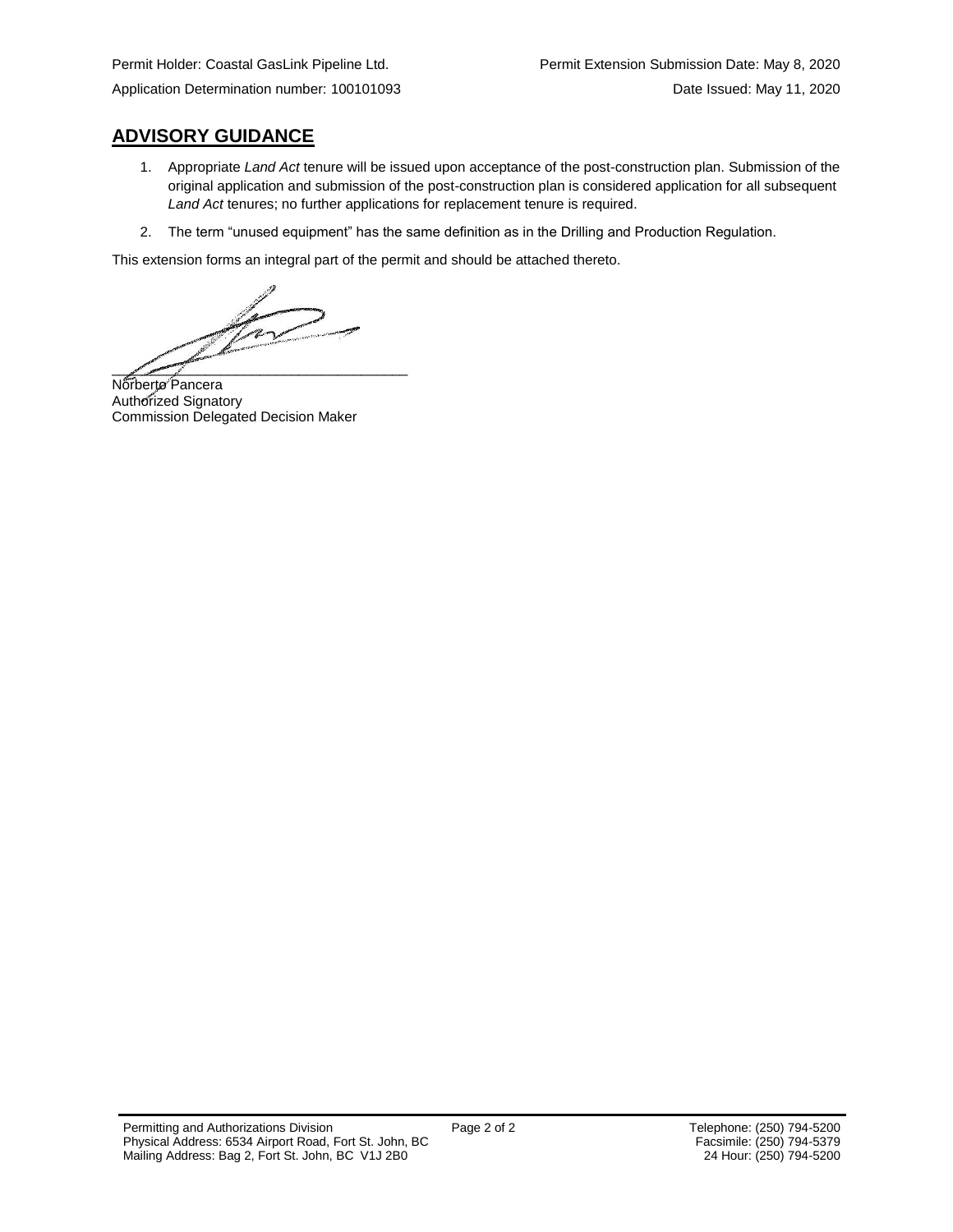

OGAA Permit Template v 4.1

May 18, 2018

Coastal GasLink Pipeline Ltd. 450 - 1st Street SW Calgary, AB T2P 5H1

[Attention:](#page-2-0) Coastal GasLink Pipeline Ltd.

#### **RE: Determination of Application Area Number 100101093**

**[Permit Holder:](#page-2-0)** Coastal GasLink Pipeline Ltd. **[Date of Issuance:](#page-2-0)** May 18, 2018 **[Effective Date:](#page-2-1)** May 18, 2018 **[Application Submitted Date:](#page-2-0)** January 24, 2017 **Application [Determination Number](#page-2-0)**: 100101093 **Approved Disturbance Footprint:** 4.086 ha

## **ACTIVITIES APPROVED**

**[Road Number No.:](#page-2-0) 04267 <b>[Segment No.:](https://bi.bcogc.ca/Application%20Processing/Interactive%20Reports/(BIL-041)%20AMS%20Decision%20Summary.aspx) 001** 

**[Changes In and About a Stream](#page-2-0)**: 0003573

# **GENERAL PERMISSIONS, AUTHORIZATIONS and CONDITIONS**

## **PERMISSIONS**

## **Oil and Gas Activities Act**

- <span id="page-2-0"></span>1. The BC Oil and Gas Commission, under section 25 (1) of the *Oil and Gas Activities Act*, hereby permits the Permit Holder referenced above to carry out the following activities, indicated in the Approved Activities table above, subject to the conditions contained herein, any applicable exemptions and authorizations:
	- a) To construct, maintain and operate an oil and gas road as detailed in the Activity Details tables below.
- <span id="page-2-1"></span>2. The permissions and authorizations granted under this permit are limited to the area identified in the spatial data submitted to the Commission in the permit application as identified and dated above; herein after referred to as the 'activity area'.

#### **Petroleum and Natural Gas Act**

- 3. Pursuant to section 138(1) of the *Petroleum and Natural Gas Act,* the Permit Holder is permitted to enter, occupy and use any unoccupied Crown land located within the activity area to carry out the oil and gas activities and related activities permitted, or authorized herein.
	- a) The permission to occupy and use Crown land does not entitle the Permit Holder to exclusive possession of the area.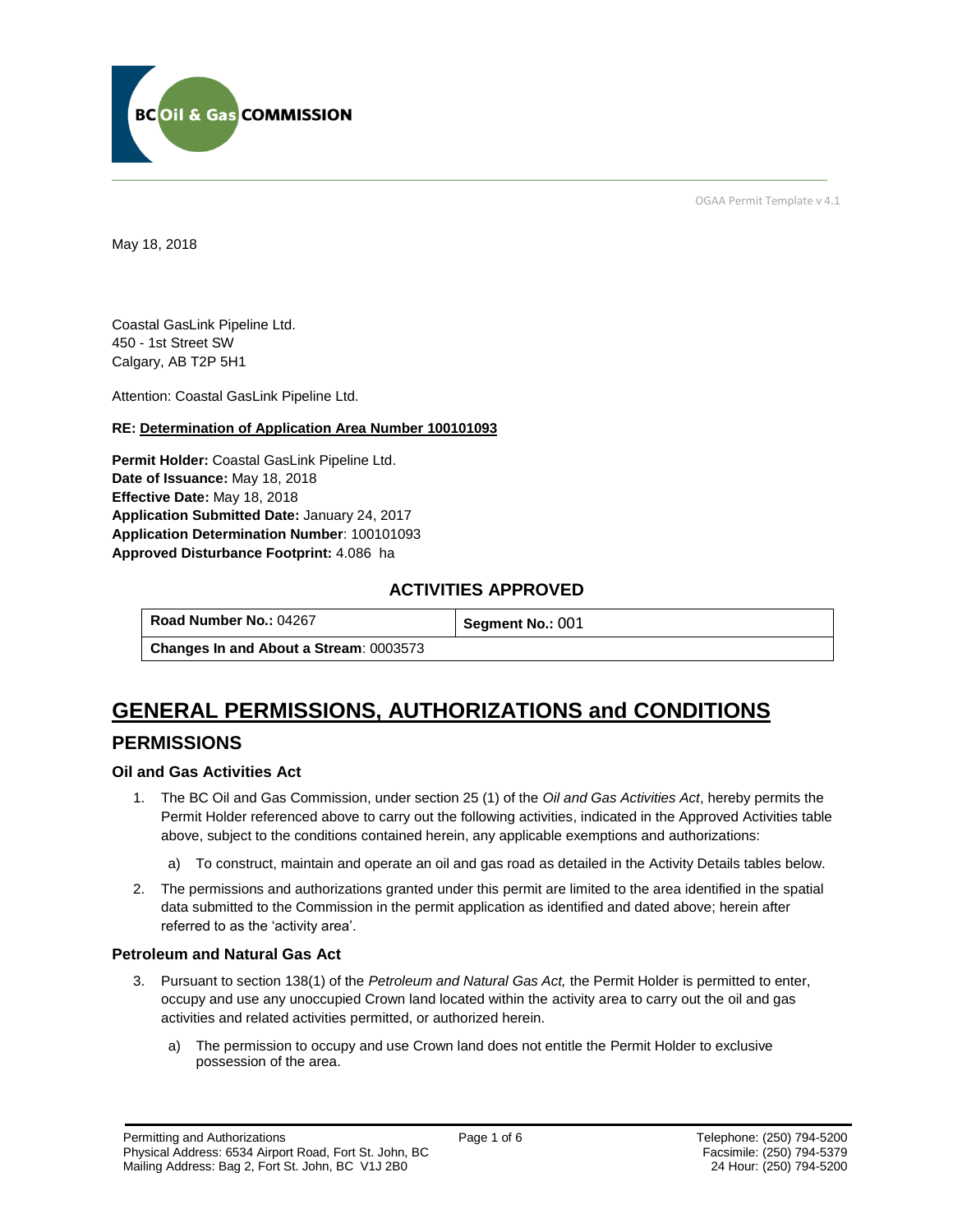b) The total disturbance within the activity area must not exceed the total approved disturbance footprint as referenced above.

## **AUTHORIZATIONS**

## **Forest Act**

4. The Commission, pursuant to section 47.4 of the *Forest Act*, hereby authorizes the removal of Crown timber from the activity area under the cutting permits associated with the Master Licence(s) as follows:

> **[Master Licence to Cut No.:](#page-2-0)** M02340 **[Cutting Permit No.:](#page-2-0)** 34 **[Timber Mark No.:](#page-2-0)** MTC057 **[Total New Cut:](#page-2-0)** 4.04 ha **[Forest District](https://ams-crd.bcogc.ca/crd/)**: (DPC) Peace Natural Resource District **[Region:](#page-2-1)** Interior

5. The cutting permits are deemed spent upon the submission of the post-construction plan or upon either the cancellation or expiry of the activities authorized under the permit.

## **CONDITIONS**

## **Notification**

- 6. Within 60 days of the completion of construction activities under this permit, the Permit Holder must submit to the Commission a post-construction plan as a shapefile and PDF plan accurately identifying the location of the total area actually disturbed under this permit. The shapefile and plan must be submitted via eSubmission.
- 7. The permit holder must notify the Saulteau First Nations Lands Department office two (2) working days prior to commencement. Notification will be sent to Fernie Garbitt at [fgarbitt@saulteau.com.](mailto:fgarbitt@saulteau.com)

#### **General**

- 8. The rights granted by this permit in relation to unoccupied Crown land are subject to all subsisting grants to or rights of any person made or acquired under the *Coal Act, Forest Act, Land Act, Mineral Tenure Act, Petroleum and Natural Gas Act, Range Act, Water Sustainability Act* or *Wildlife Act*, or any extension or renewal of the same.
- 9. The Permit Holder must not assign, sublicense or permit any person other than its employees, contractors or representatives, to use or occupy any Crown land within the activity area without the Commission's written consent.
- 10. The Permit Holder must ensure that any Crown land within the activity area is maintained in a condition so as to minimize hazards, including but not limited to hazards associated with storage of materials and equipment.
- 11. The Permit Holder must ensure that any Crown land within the activity area is maintained free of garbage, debris and unused equipment.

#### **Environmental**

- 12. Construction activities must not result in rutting, compaction or erosion of soils that cannot be reasonably rehabilitated to similar levels of soil productivity that existed on the activity area prior to the construction activities taking place.
- 13. Any temporary access must be constructed and maintained in a manner that provides for proper surface drainage, prevents pooling on the surface, and maintains slope integrity.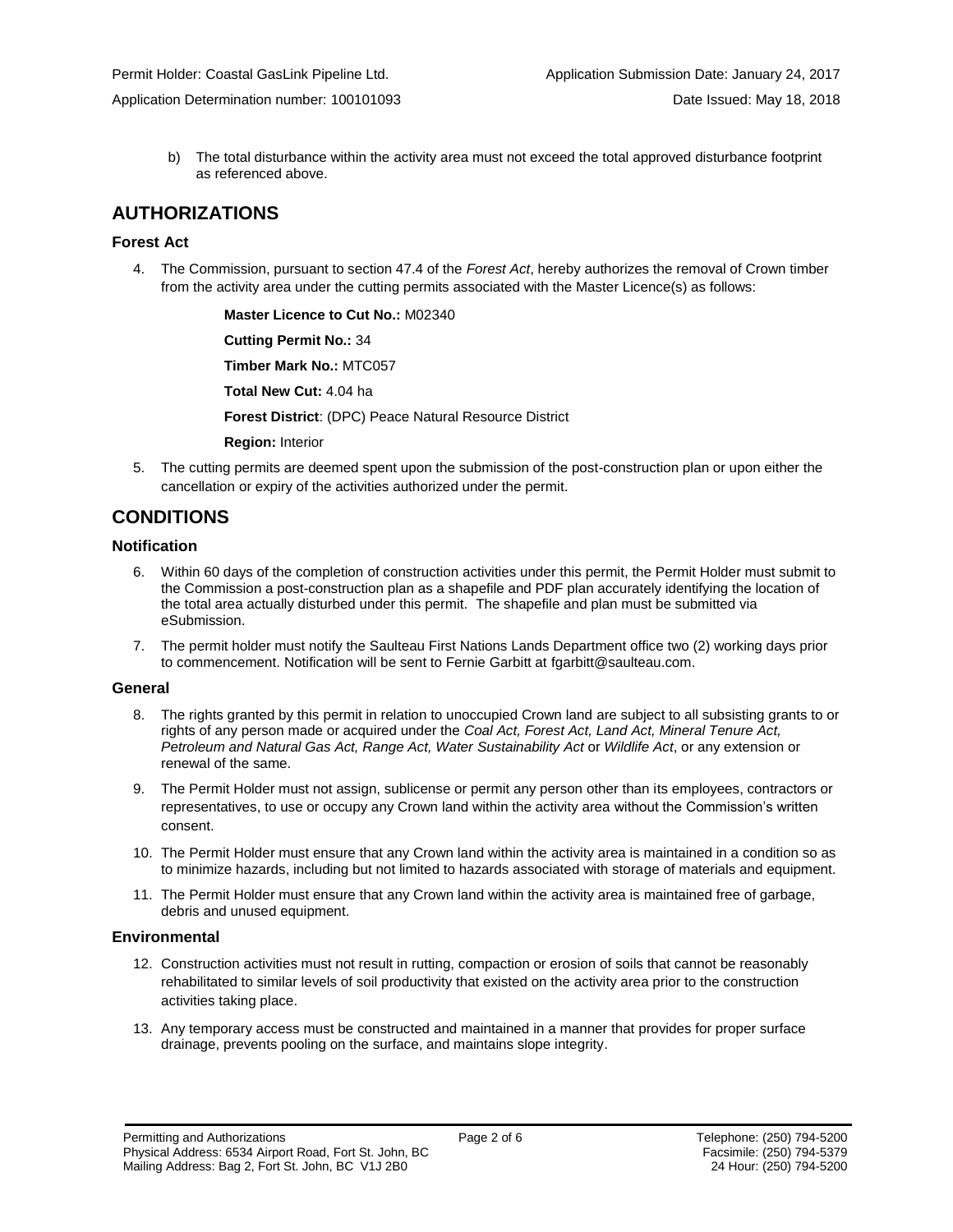## **Clearing**

- 14. The Permit Holder is permitted to fell any trees located on Crown land within 1.5 tree lengths of the activity area that are considered to be a safety hazard according to *Workers Compensation Act* regulations and must be felled in order to eliminate the hazard. Trees or portions of these trees that can be accessed from the activity area without causing damage to standing timber may be harvested.
- 15. The holder of the cutting permit must pay to the government, stumpage and any waste billing determined in accordance with the terms of this authorization.
- 16. All harvested Crown Timber must be marked with the cutting permit's associated Timber Mark.
- 17. Stumpage for cutting permits falling within the Interior Area, as defined in the Interior Appraisal Manual (Manual) will be calculated in accordance with the Manual as amended from time to time. In the current version of the Manual, stumpage will be determined in accordance with Table 6-7 (area based)
- 18. Any waste assessments applied under the Master Licence to Cut are subject to the merchantability specifications and monetary waste billing requirements in the Provincial Logging Residue and Waste Manual specific to the region associated with the Cutting Permit authorization.

#### **Water Course Crossings and Works**

- 19. Stream, lake and wetland crossings must be constructed in accordance with the methods and any mitigations, as specified in the application.
- 20. In-stream activities within a fish bearing stream, lake or wetland must occur
	- a) [during the applicable reduced risk work windows as specified in the](#page-2-0) Peace Region Selected Terrestrial and Aquatic Wildlife Least-Risk Windows; or
	- b) in accordance with alternative timing and associated mitigation recommended by a Qualified Professional and accepted by the Commission; or
	- c) in accordance with an authorization or letter of advice from Fisheries and Oceans Canada that is provided to the Commission.
- 21. At any time, the Commission may suspend instream works authorized under this permit. Suspensions on instream works will remain in place until such time as the Commission notifies permit holders that works may resume. Reasons for suspension of works may include, but are not limited to, drought conditions and increased environmental or public safety risks.
- 22. Equipment used for activities under this Permit must not be situated in a stream channel unless it is dry or frozen to the bottom at the time of the activity.
- 23. Following initial construction, stream crossings are authorized for necessary road modification or maintenance activities on the activity area except for:
	- a) construction or replacement of a bridge or major culvert on a S1, S2, S3 or S5 stream;
	- b) installation of a closed bottom structure in a fish bearing stream;
	- c) excavation or grading of a stream bank or stream bed;
	- d) works within a Temperature Sensitive Stream established by order under s. 27 of the Environmental Protection and Management Regulation; or
	- e) Works within a Fisheries Sensitive Watershed established by order under section 28 of the Environmental Protection and Management Regulation.
- 24. Stream crossings for roads must be constructed, maintained and deactivated according to the following requirements, as applicable:
	- a) Only bridges, culverts, ice bridges or snow fills may be constructed at stream crossings.
	- b) Snow fills must consist of clean snow and may only be located on streams that are dry or frozen to the bottom during the period of construction, maintenance and use. Where periodic thaws are anticipated, culverts must be installed to allow meltwater to pass through. Snow fill and any installed culverts must be removed prior to spring snow melt.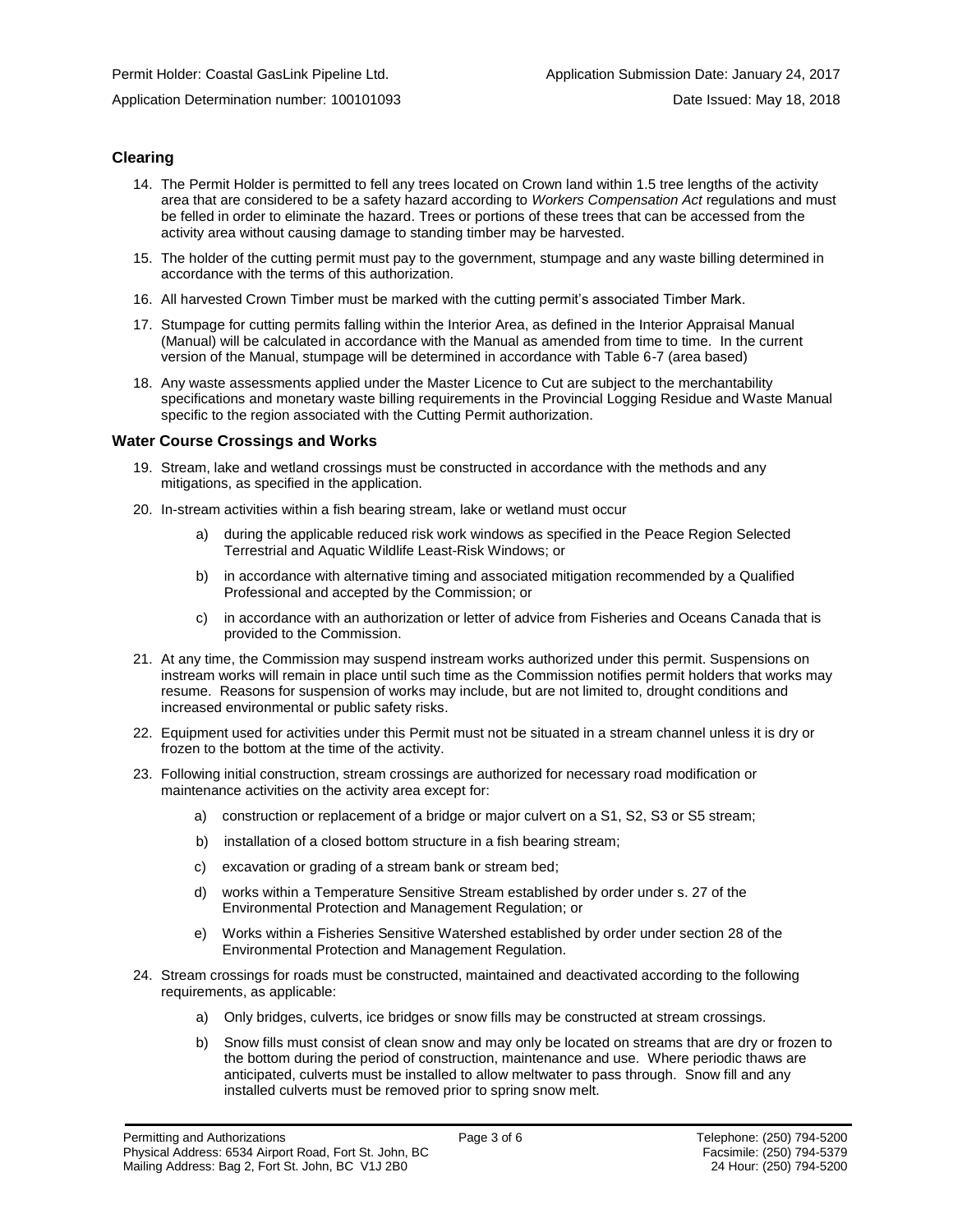- c) Ice bridges on fish bearing streams may only be constructed where sufficient water depth and stream flows prevent the bridge structure from coming in contact with the stream bottom.
- d) Water applied to construct an ice bridge on a water body must be sourced in accordance with the *Water Sustainability Act* unless
	- (i) the water body is a stream with a stream channel width of at least 5 metres and is not designated as a sensitive stream under the Fish Protection Act, or has a riparian class of W1, W3, or L1,
	- (ii) the water is sourced from the same water body proximal to the location on which the ice bridge is constructed,
	- (iii) the water body is not within the boundaries of a public park,
	- (iv) pump intakes do not disturb beds of streams or wetlands except as necessary for the safe installation and operation of equipment, and are screened with a maximum mesh size and approach velocity in accordance with the Fisheries and Oceans Canada Freshwater Intake End-of-Pipe Fish Screen Guideline, and
		- (a) where the water body is a stream, the flow of water in the stream at the time and location of pumping exceeds 60 litres per second and the instantaneous pumping rate does not exceed 1% of the water flowing in the water body at the time and location the pumping occurs, or
		- (b) where the water body is a lake or pond, the cumulative volume of water withdrawn does not exceed 10 cm of lake or pond depth, calculated as the product of lake or pond surface area x 10 cm;
- e) Bridge or culvert abutments, footings and scour protection must be located outside the natural stream channel and must not constrict the channel width.
- 25. Wetland crossings must be constructed, maintained and removed in accordance with the following:
	- a) Organic cover within and adjacent to the wetland must be retained;
	- b) Minimize erosion or release of sediment within the wetland;
	- c) Any padding materials must be placed on the wetland surface only and must not be used for infilling;
	- d) Any padding materials must be removed as soon as practicable following construction, considering weather and ground conditions; and
	- e) The wetland, including banks and bed, must be restored, to the extent practicable, to the condition that existed before the crossing was initiated.

## **Agriculture Land Commission**

- 26. Before construction, including any clearing, the Permit Holder must complete and submit to the Commission's satisfaction the Schedule 'A' Site Assessment required pursuant to the Agreement between the Provincial Agricultural Land Commission and the BC Oil and Gas Commission, dated December 08, 2017 (the Agreement). The Schedule A report must be sent to PostPermitRequests@bcogc.ca, referencing application # 100101093.
- 27. If the Schedule 'A' report is satisfactory to the Commission, the Permit holder may commence construction subject to the following conditions:

The Permit holder must:

- a) implement any recommendations for soil handling and management of surface water contained in the Schedule A Report; and
- b) conduct reclamation of any area of land disturbed by the non-farm use in accordance with any recommendations contained in the Schedule A Report and the requirements set out in Schedule B of the Agreement between the Provincial Agricultural Land Commission and the BC Oil and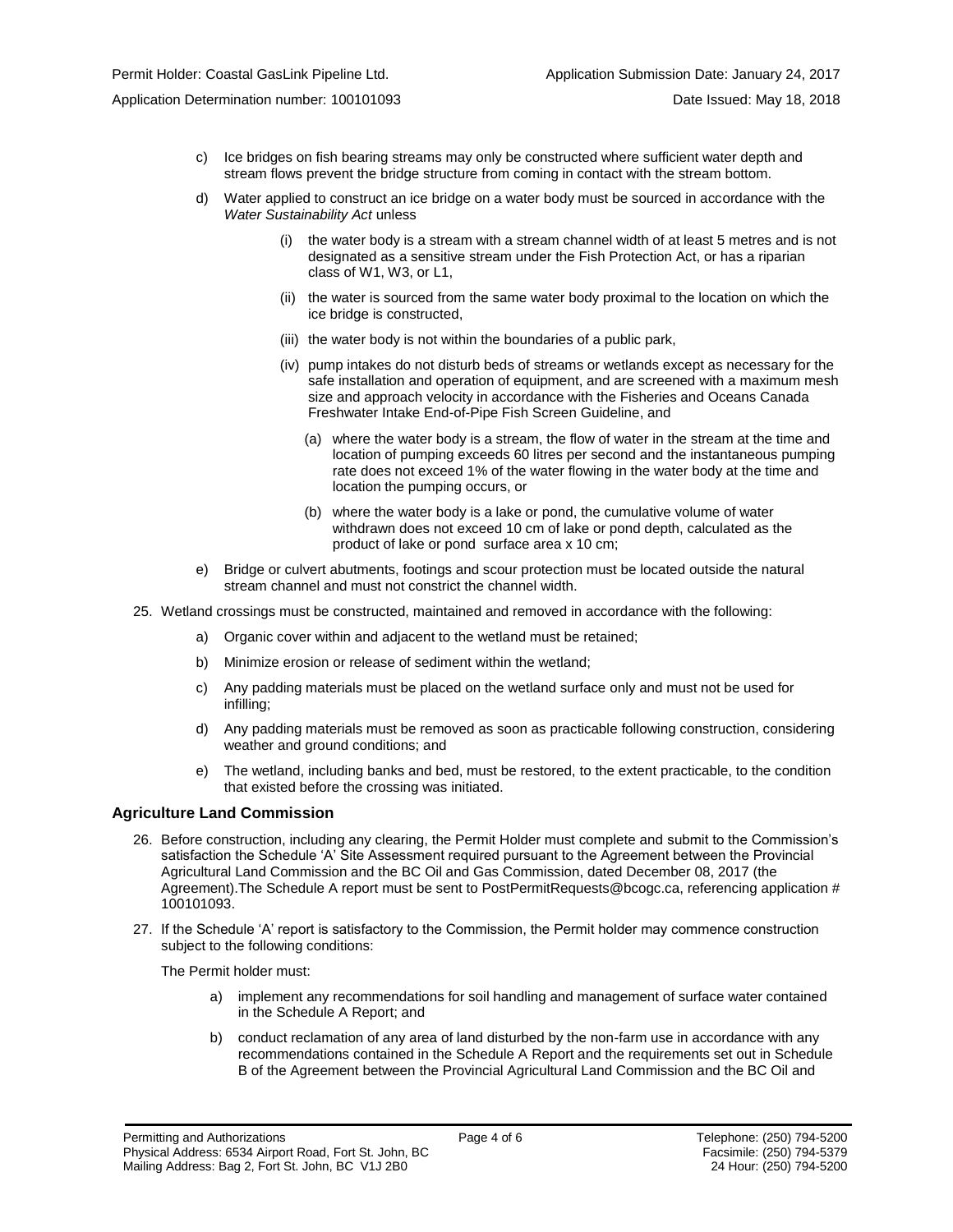Gas Commission, dated December 08, 2017, or in accordance with such alternate requirements identified by a Qualified Specialist and agreed to by the Commission,

- i. within 24 months of the date of that the use of the area of land disturbed by the non-farm use is no longer required for the oil and gas activity; and
- ii. immediately following completion of the reclamation set out above, submit a Schedule B report to the Commission.

#### **Archaeology**

- 28. An AIA report must be submitted to the Commission as soon as practicable.
- 29. If artifacts, features, materials or things protected under section 13(2) of the Heritage Conservation Act are identified the permit holder must, unless the permit holder holds a permit under section 12 of the Heritage Conservation Act issued by the Commission in respect of that artifact, feature, material or thing:
	- a) immediately cease all work in the vicinity of the artifacts, features, materials or things;
	- b) immediately notify the Commission and the Archaeology Branch of the Ministry of Forests, Lands and Natural Resource Operations
	- c) refrain from resuming work in the vicinity of the artifacts, features, materials or things except in accordance with an appropriate mitigation plan that has been prepared in accordance with the Heritage Conservation Act and approved by the Archaeology Branch of the Ministry of Forests, Lands and Natural Resource Operations.

## **ACTIVITY SPECIFIC DETAILS PERMISSIONS, and CONDITIONS**

## **ROAD**

**Land Area Number:** 100001770 **Road Number:** 04267 **Road Type:** Long-Term - All-Weather

## **ACTIVITY DETAILS**

| <b>Seg No.: 001</b> | Zone: 10 From: N 6126379.927 E 582990.175 To: N 6127312.261 E 582049.161 |  |
|---------------------|--------------------------------------------------------------------------|--|
|                     |                                                                          |  |

*All permissions for this activity are subject to the following conditions:*

#### **Road Conditions**

30. The Permit Holder will immediately effect, and keep in force insurance of an amount not less than \$1,000,000 protecting the Province, the Commission and the Permit Holder (without any rights of cross-claim or subrogation) against claims for personal injury, death, property damage, or third party liability claims arising from any accident or occurrence on the activity area.

## **ADVISORY GUIDANCE**

- 1. Construction Plan CGE4703-MSI-G-MP-613-RE-980.4-Sketch-Rev0.pdf is for the Permit Holder's internal reference only and was not reviewed as a decision tool for this permit, nor does it form an integral part of this permit.
- 2. Instructions for submitting notice of construction start, as required by regulation, can be found in the Oil and Gas Activity Operations Manual on the Commission's website.
- 3. Appropriate tenure may be issued upon acceptance of the post-construction plan. Submission of the original application and submission of the post-construction plan is considered an application for all subsequent applicable *Land Act* tenures. Upon the Commission's acceptance of the post-construction plan no further applications for replacement tenure are required.
- 4. The term "unused equipment" has the same definition as in the Drilling and Production Regulation.